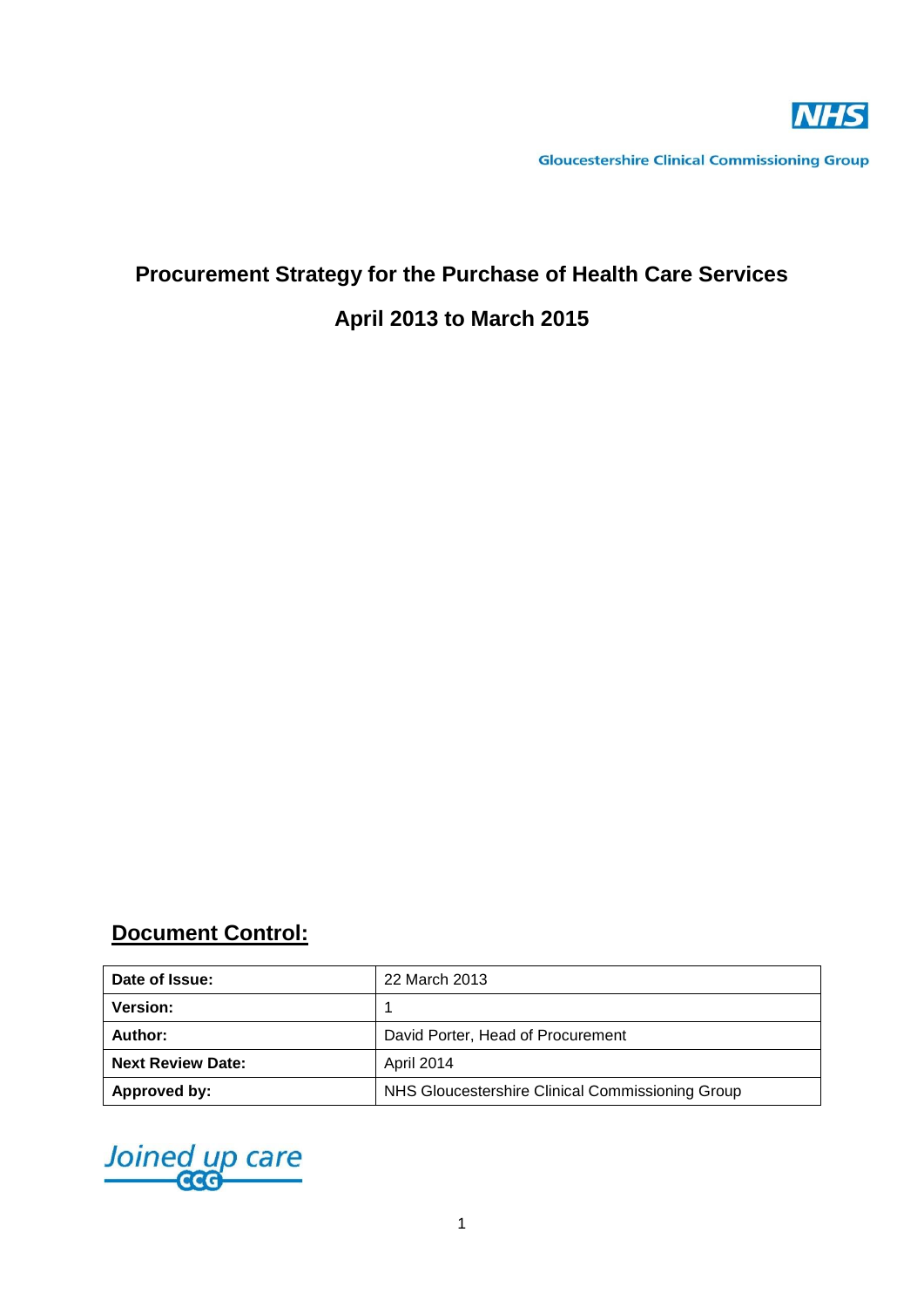### **Index:**

- 1. Purpose / Introduction
- 2. Procurement Policy
- 3. Overarching Principles of Procurement
- 4. Commissioning Strategy / GCCG Procurement Intentions
- 5. When to Procure<br>6. Procurement Proc
- 6. Procurement Processes / Procedures (including Any Qualified Provider)
- 7. Procurement Thresholds<br>8. Market Analysis
- **Market Analysis**
- 9. Provider Engagement
- 10. Procurement of Goods and Generic Services
- 11. e-Tendering
- 12. Collaborative Procurement
- 13. Contract Durations<br>14. Contract Managem
- **Contract Management**
- 15. Procurement Guide and Procedures
- 16. Social Value Legislation
- 17. Conflicts of Interest
- 18. Equality Impact Assessment
- 19. Existing Commissioning Procurements Organisational Transition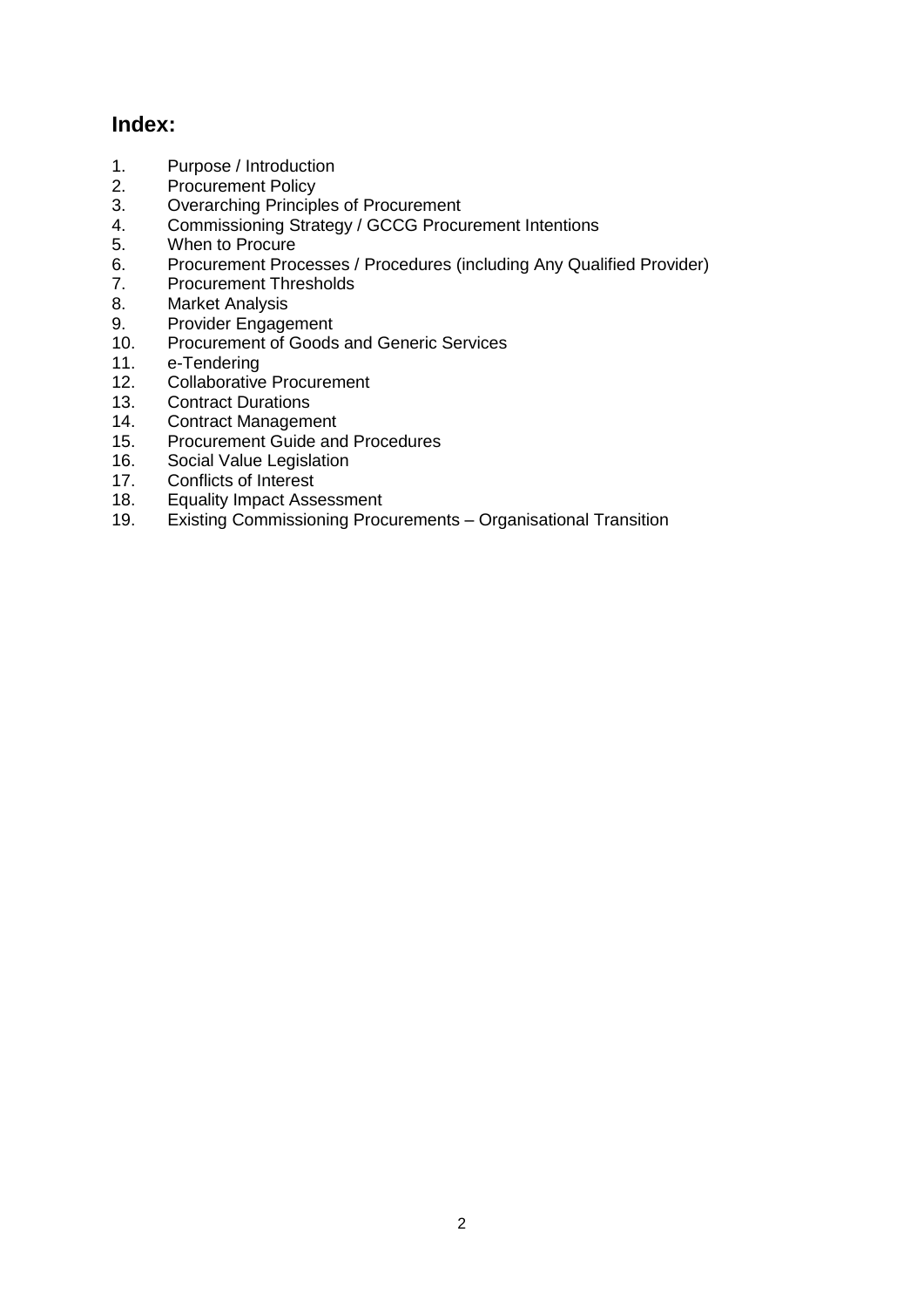#### 1. Purpose / Introduction:

NHS Gloucestershire's Clinical Commissioning Group (GCCG) is responsible for the commissioning of high quality, value for money health care services to the patients of Gloucestershire. The GCCG procurement strategy sets out its approach to achieving its delivery objectives through the application of good procurement practice.

Selecting the correct (most appropriate) procurement process can produce considerable quality improvements and cost savings. In the current NHS economic climate, we shall be required to make savings and efficiencies and strategic procurement is a useful tool in achieving this. It will also open up the market to a wider range of providers. This in turn shall help to drive up service quality, innovation and patient choice.

The objective of this policy is to provide a framework to ensure that all procurement activity is transparent; evidence based and delivers key business objectives. Clinical services procured should be innovative, affordable, viable, clinically safe and effective. Clinical service specification documents should set stretched targets to improve health outcomes and the quality of patient experience.

This procurement strategy does not offer detailed advice for specific health care groups or activity but sets out guidance for the GCCG on how to decide on the appropriate activity to be undertaken whilst ensuring compliance with current European Union procurement regulation, UK Government legislation and Department of Health procurement best practice.

The July 2010 White Paper "Equity and Excellence: Liberating the NHS" made clear the need for the NHS to deliver efficiency savings, whilst setting out the proposed direction for the NHS. This included:

- **Focussing on clinical outcomes (quality) rather than targets**
- Empowering clinicians and other health care professionals to use their judgement and innovate
- **Giving patients greater choice**

To achieve these aims, the GCCG will:

- Continuously review current health care services provision arrangements from a broad clinical and contractual perspective.
- Obtain quality information data to inform transparent and fair decision making processes.
- Ascertain whether it is necessary, desirable or appropriate to invite competition in accordance / compliance with EU competition regulations and / or the National Health Service (Procurement, Patient Choice and Competition) (No.2) Regulations 2013.
- **E** Actively manage the provider market, creating greater patient choice whilst maintaining quality outcomes
- Engage and work closely with the local community and a range of health care providers to deliver collaborative and integrated services
- Apply robust, fair and proportionate procurement processes that follow all mandated and 'good practice' requirements.
- Apply award criteria that takes account of whole life costs and overall service quality (Most Economically Advantageous Tender)
- **Put in place robust contractual arrangements to ensure service delivery.**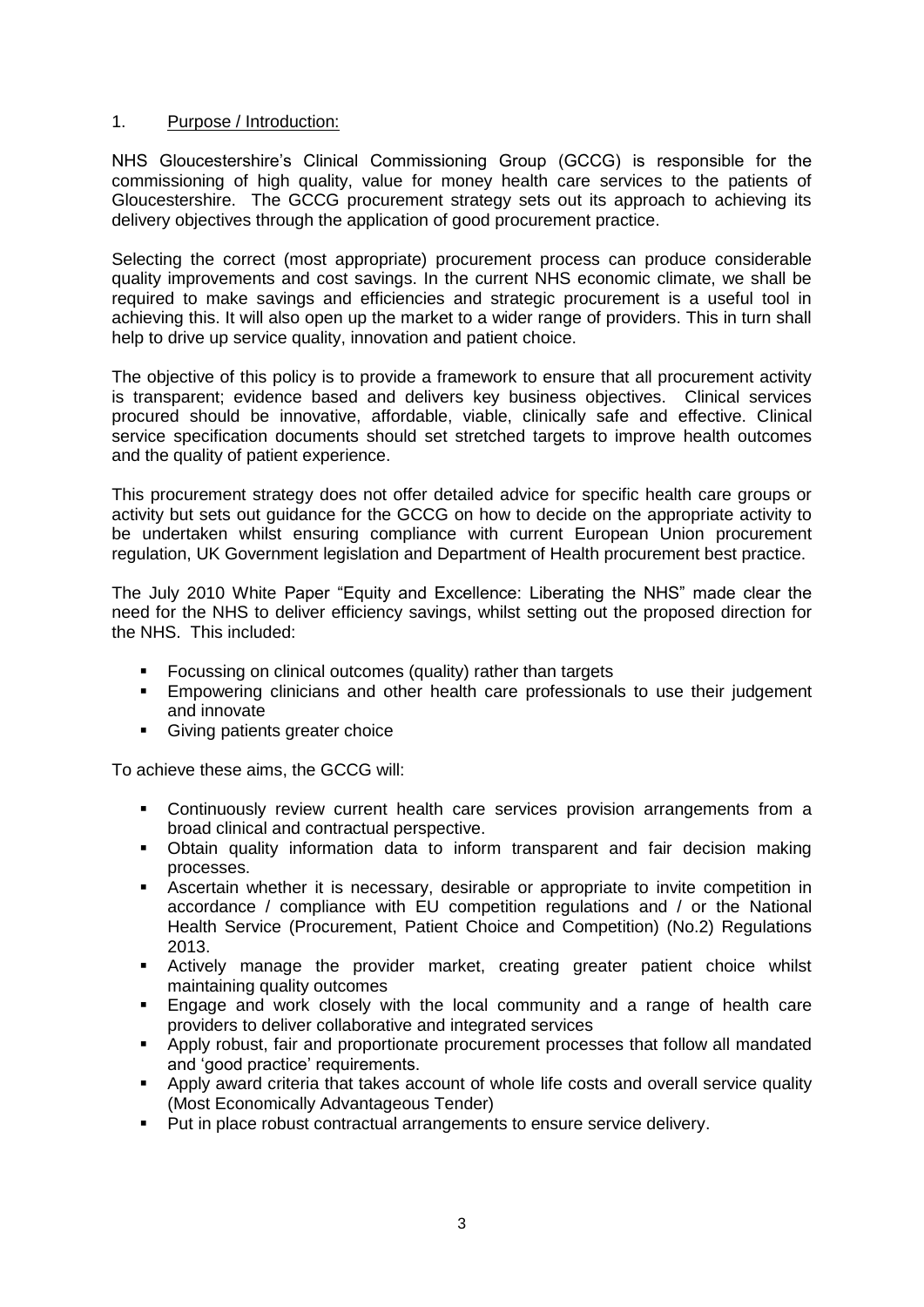#### 2. Procurement Policy:

In order to achieve its strategic objectives, and in accordance with Department of Health guidance, the GCCG must ensure that all procurement activity undertaken is:

- **Transparent**
- **•** Proportionate
- Non-discriminatory
- **Equal (equality of treatment)**

GCCG procurement staff will work in accordance with all local, national and European Union procurement guidelines which will include, but not be limited to, the following policy / guidance documents:

| <b>Body:</b>                                               | <b>Publication:</b>                                                                                                                     |  |
|------------------------------------------------------------|-----------------------------------------------------------------------------------------------------------------------------------------|--|
|                                                            | The National Health Service (Procurement, Patient Choice and<br>Competition) (No.2) Regulations 2013                                    |  |
|                                                            | Any Qualified Provider Operational Guidance (2011)                                                                                      |  |
| Department of Health                                       | Patient Choice (Nov 2011)                                                                                                               |  |
|                                                            | Principles and Rules for Cooperation and Competition (Jul 2010)                                                                         |  |
|                                                            | Procurement Guide for Commissioners of NHS-funded Services (Jul<br>2010)                                                                |  |
|                                                            | Securing Best Value for NHS Patients (Aug 2012)                                                                                         |  |
|                                                            | The Operating Framework (Annual)                                                                                                        |  |
| European Union                                             | EU Public Procurement Regulations 2006 (and any subsequent<br>amendments to legislation as enacted from time to time)                   |  |
|                                                            | EU Remedies Directive (20 Dec 2009)                                                                                                     |  |
| Monitor                                                    | Substantive guidance on the Procurement, Patient Choice and<br>Competition Regulations (20 May 2013)                                    |  |
| <b>NHS England</b>                                         | Code of Conduct - Managing conflicts of interest where GP practices<br>are potential providers of GCCG commissioned services (Oct 2012) |  |
|                                                            | Equality strategy                                                                                                                       |  |
| NHS Gloucestershire Clinical<br><b>Commissioning Group</b> | Gloucestershire Joint Health and Wellbeing Strategy                                                                                     |  |
|                                                            | Integrated Annual Operating Plan                                                                                                        |  |
|                                                            | <b>Quality Strategy</b>                                                                                                                 |  |
|                                                            | Standing Orders and Standing Financial Instructions                                                                                     |  |
|                                                            | <b>Strategic Commissioning Intentions</b>                                                                                               |  |
|                                                            | Gloucestershire Clinical Commissioning Group Constitution                                                                               |  |
| <b>UK Government</b>                                       | Social Value Act (2012)                                                                                                                 |  |

New national guidance does not introduce any general policy requirement that all NHS services should be subject to competitive tendering. The policy is to create an NHS that is much more responsive to patients and achieves better quality outcomes. A step to achieving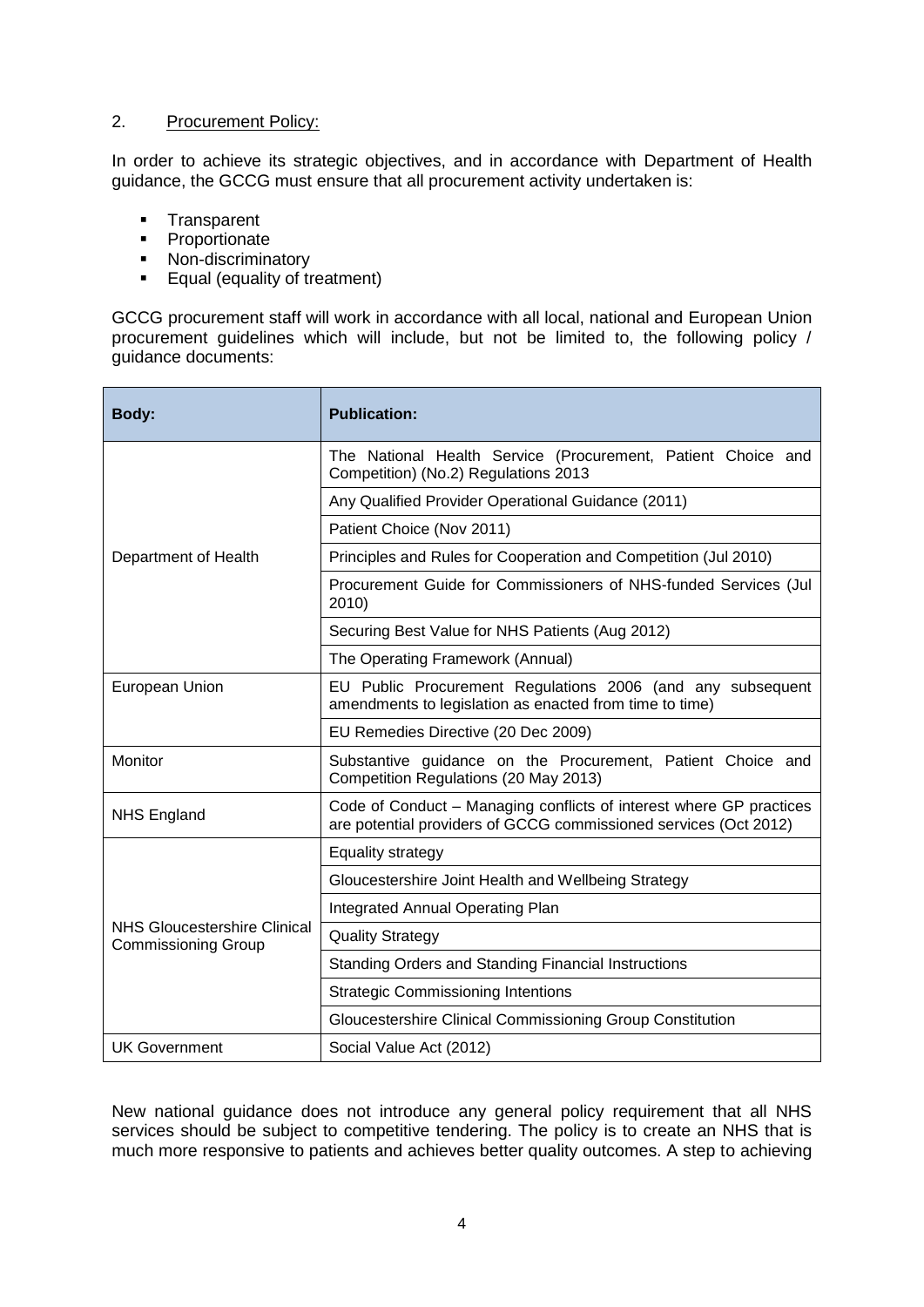this is to increase the current offer of choice, giving patient's choice of Any Qualified Provider where relevant.

The Procurement, Patient Choice and Competition Regulations 2013 came into force on 1 April 2013:

- Regulation 2 the benefits of arranging integrated services without the need for competition is emphasised. This confirms that one objective of procurement includes the services being provided in an integrated way. This is added to the other objectives of (a) securing the needs of patients, (b) improving quality and (c) improving efficiency. The decision to tender involves a balance between these objectives.
- Regulation 5 Commissioners are not required to advertise if 'satisfied' that the services can be provided by a single provider only. CCG's retain *'reasonable'* discretion in the decision.
- Regulation 10 Commissioners must not engage in anti-competitive behaviour unless to do so is in the interests of people who use health care services for the purposes of the NHS which may include:
	- (a) by the services being provided in an integrated way (including with other health care services, health-related services, or social care services); or
	- (b) by co-operation between the persons who provide the services in order to improve the quality of the services.

Commissioners may also seek to use competition as a means of securing value for money. For example, Commissioners may procure services via a competitive tendering process to encourage providers to re-evaluate existing services, re-design pathways, consider whether to introduce new technologies and improve efficiency.

#### 3. Overarching Principles of Procurement:

The GCCG will adhere to the principles of public procurement whilst undertaking all procurement activity as follows:

| <b>Principle:</b>       | <b>GCCG Undertaking:</b>                                                                                                                                                   |
|-------------------------|----------------------------------------------------------------------------------------------------------------------------------------------------------------------------|
| Transparency:           | State Commissioning Strategies and Intentions:                                                                                                                             |
|                         | Publish short / medium procurement intentions on the GCCG web site                                                                                                         |
|                         | State outcomes of service reviews and whether a competitive tender /<br>AQP process is to be used.                                                                         |
|                         | Pricing tariffs and other payment regimes will be fair and transparent.                                                                                                    |
|                         | Advertise all procurement opportunities via Supply2Health, Contracts<br>Finder and the GCCG website (as applicable) and notification of contract<br>award.                 |
|                         | Maintain an auditable tender documentation trail (and for decisions not to<br>tender), providing clear accountability.                                                     |
|                         | Publish details of all contracts awarded on its website, including contract<br>type, value and, in the case of AQP contracts, the names of accredited<br>service providers |
| <b>Proportionality:</b> | Commissioner resources must be proportionate to the value, complexity<br>and risk of the service being procured.                                                           |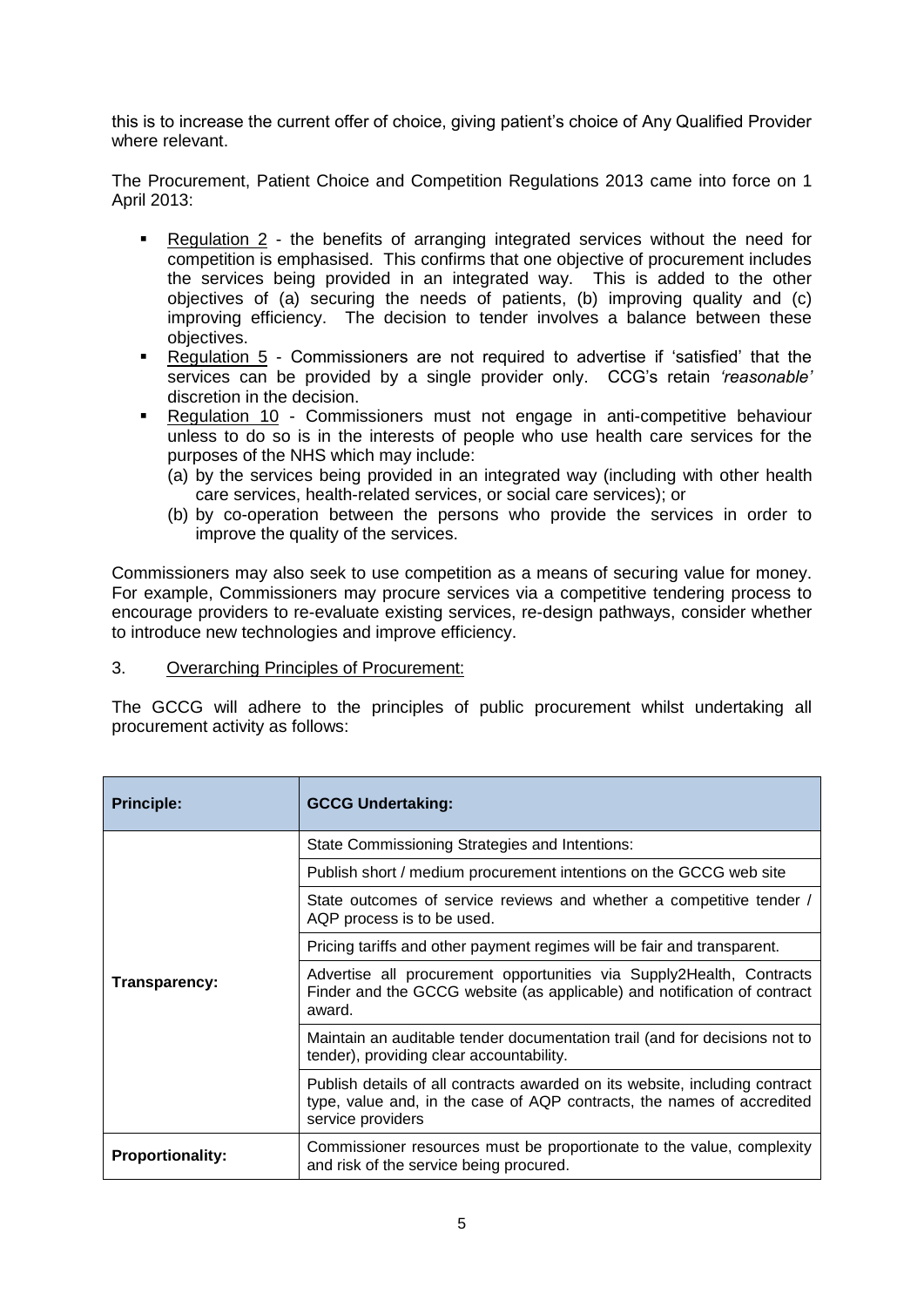|                                                                                                                                                                                                                                                                                                                      | Contract duration to be proportionate to service type<br>being<br>commissioned.                                                                                                                                           |
|----------------------------------------------------------------------------------------------------------------------------------------------------------------------------------------------------------------------------------------------------------------------------------------------------------------------|---------------------------------------------------------------------------------------------------------------------------------------------------------------------------------------------------------------------------|
| Whilst maintaining quality standards / patient safety, Additional award<br>criteria (including financials) must be proportionate to the value,<br>complexity and risk of the service being procured and will not<br>discriminate against smaller organisations such as voluntary sector /<br>social enterprises etc. |                                                                                                                                                                                                                           |
|                                                                                                                                                                                                                                                                                                                      | The GCCG will seek to minimise bidder tender costs by avoiding<br>timetable delays and significant changes to scope                                                                                                       |
| <b>Non-Discrimination:</b>                                                                                                                                                                                                                                                                                           | The GCCG will ensure that the entire procurement process and<br>associated documentation will not contain bias towards any particular<br>bidder                                                                           |
|                                                                                                                                                                                                                                                                                                                      | All evaluations criteria and associated weightings will be fully disclosed                                                                                                                                                |
|                                                                                                                                                                                                                                                                                                                      | All relevant information will be disclosed equally and in good time to all<br>prospective bidders                                                                                                                         |
| <b>Equality of Treatment:</b>                                                                                                                                                                                                                                                                                        | The GCCG will not favour a particular market sector <i>i.e.</i> public over<br>private. Award decisions will always be taken based on a bidders ability<br>to deliver the service rather than on the organisational type. |
|                                                                                                                                                                                                                                                                                                                      | Finance and quality assurance checks will be applied equally to all<br>bidders                                                                                                                                            |

#### 4. Commissioning Strategy / GCCG Procurement Intentions:

Procurement schemes undertaken are determined by the GCCG and are dependent on its annual Commissioning Intentions.

#### 5. When to Procure:

The GCCG as a Public Sector Contracting Authority is governed under the EU Procurement Directive and the following thresholds apply since 1 January 2014 (subject to on-going review):

Procurement Thresholds (Public Contract Regulations 2006) are revised every 2 years\*.

|                                                        | <b>Supplies:</b> | Services: | <b>Works:</b> |
|--------------------------------------------------------|------------------|-----------|---------------|
| Entities listed in<br>Schedule 1:                      | £111,676         | £111,676  | £4,322,012    |
| <b>Other Public Sector</b><br>contracting authorities: | £172,514         | £172,514* | £4,322,012    |

Thresholds shown above are net of VAT

\*Services threshold of £173,934 used for the provision of Health Care Services (EU Service Category: Part B)

6. Procurement Processes / Procedures (including Any Qualified Provider):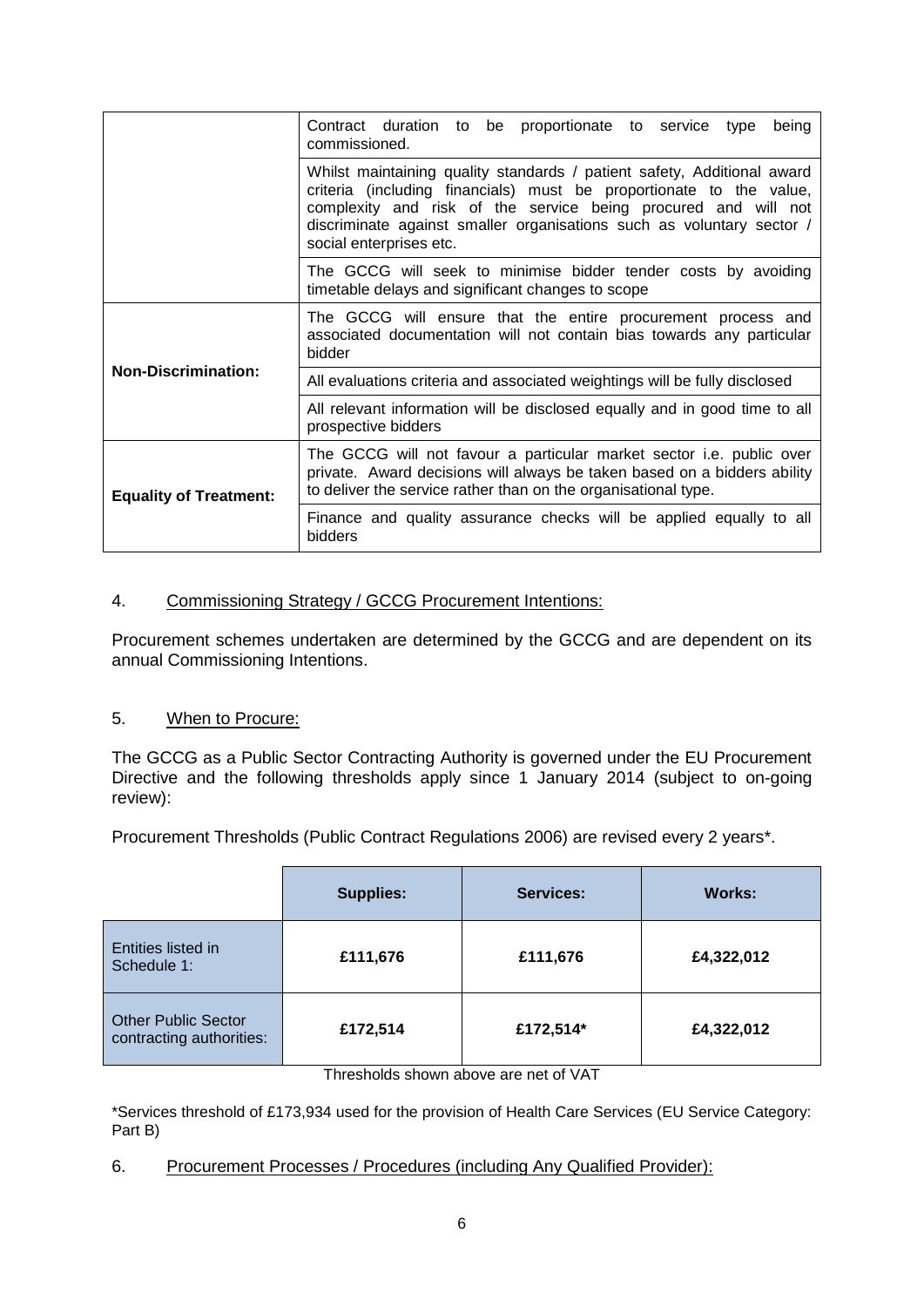The procurement process starts from identification of need, the decision to tender through to the conclusion of a services contract and its on-going management. The development and management of provider markets to ensure capacity and capability is essential.

This Procurement Strategy has been developed to support consistent and transparent decision making within the GCCG when commissioning health care services.

The Procurement Strategy will identify the systems and procedures required for the GCCG to meet patient needs, demonstrate quality, governance and probity, good procurement practice and achieve value for money by delivering cost effective high quality services.

The GCCG's aim is to improve the quality and accessibility of services to patients through a process of service review, robust contracting, key performance indicators (KPIs) and provider development activity. The GCCG will work to develop provider markets as well as working with existing providers to improve service quality.

Once a decision has been made to procure, the main procurement routes available to the GCCG are detailed below. Advice should be sought from GCCG procurement staffs on the most appropriate route for each service tender.

| Procedure/<br>Process:                 | <b>Description:</b>                                                                                                                                                                                                                                                                                                                                                                                                                                                                                                                                                                                                                                                                                          |
|----------------------------------------|--------------------------------------------------------------------------------------------------------------------------------------------------------------------------------------------------------------------------------------------------------------------------------------------------------------------------------------------------------------------------------------------------------------------------------------------------------------------------------------------------------------------------------------------------------------------------------------------------------------------------------------------------------------------------------------------------------------|
| Any<br>Qualified<br>Provider:          | Allows Commissioners to increase choice to patients by qualifying / registering<br>organisations to provide services via an assurance process that test providers<br>fitness to offer the particular NHS-funded service. The Commissioner sets local<br>pathways and referral protocols which providers must accept. Referring clinicians<br>offer patients a choice of qualified provider for the service being referred to.<br>Competition is based on quality not price; providers are paid a fixed price<br>determined by a national or local tariff.                                                                                                                                                    |
| <b>Competitive</b><br>Dialogue:        | Allows input into the tender process by participating bidders. There will be a<br>'Dialogue' phase where bidders are able to discuss all aspects of the contract with<br>the commissioner. Dialogue generates solutions to the agreed requirements, and<br>tenders are invited based on the bidder's solution.<br>The Competitive Dialogue route should only be used where the GCCG is unable,<br>due to the complexity of its requirements to define the technical means capable of<br>satisfying the GCCG's needs or objectives, specify either the legal or financial<br>makeup of the project, and where neither the open or restricted procedure would<br>be appropriate for the award of the contract. |
| <b>Framework</b><br><b>Agreements:</b> | Although currently limited in scope for clinical services applications, the GCCG is<br>permitted to access nationally negotiated framework agreements where<br>GCCG must conduct a mini-competition within the framework to<br>appropriate.<br>select the most appropriate service provider where such framework rules apply.                                                                                                                                                                                                                                                                                                                                                                                |
| Grants:                                | Public bodies must follow public procurement policy at all times. In certain<br>circumstances grants are payable to third sector organisations. However, there<br>should be no preferential treatment for third sector organisations. Use of grants<br>can be considered where:                                                                                                                                                                                                                                                                                                                                                                                                                              |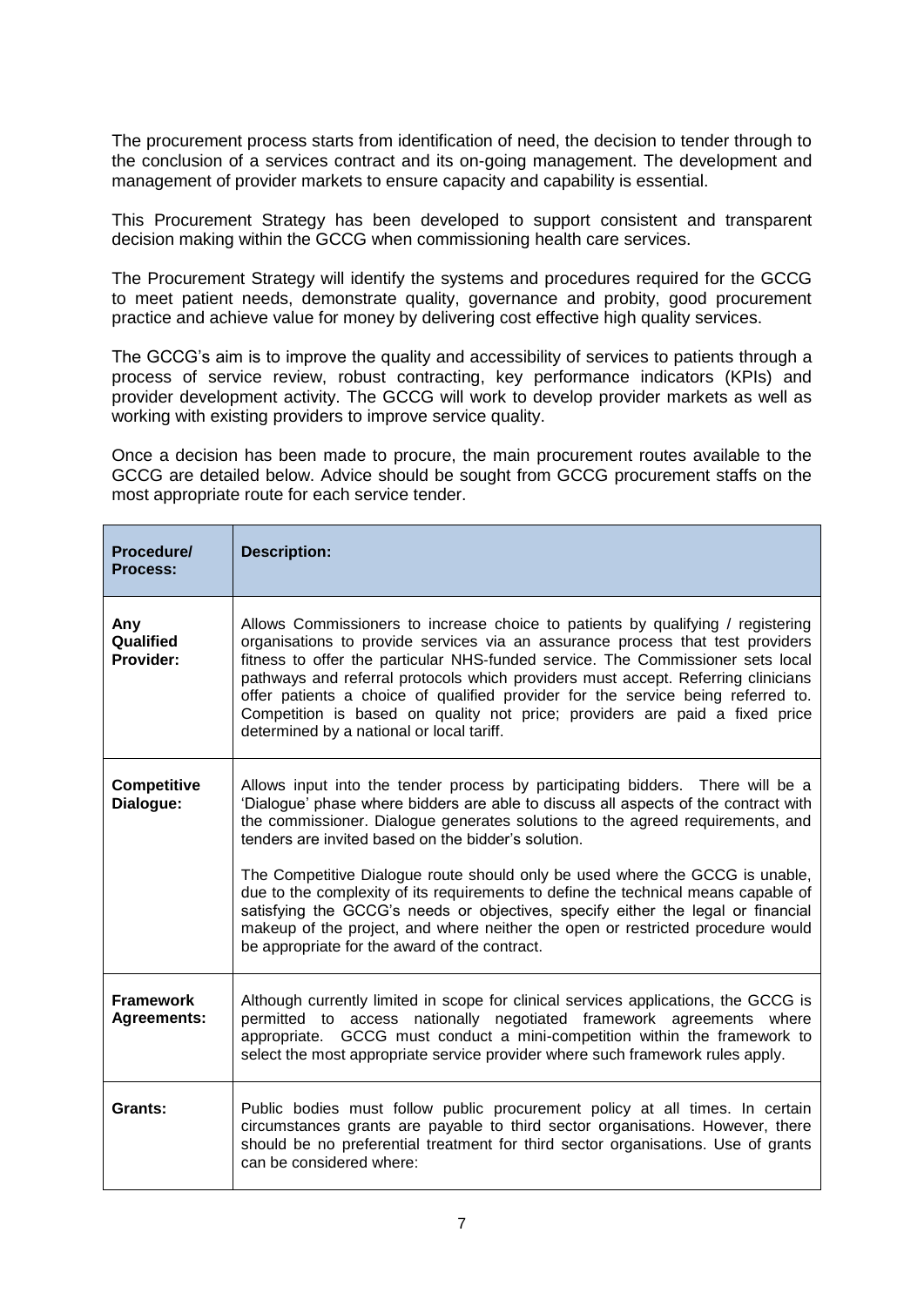|                                                  | • Funding is provided for development or strategic purposes.<br>• The provider market is not well developed.<br>• Innovative or experimental services.<br>. Where funding is non-contestable (i.e. only one provider).<br>Grants should NOT be used to avoid competition where it is appropriate for a<br>formal procurement to be undertaken.                                                                                                                                                                                                                                                                                                                                                                                                                                                                                                                                                                    |
|--------------------------------------------------|-------------------------------------------------------------------------------------------------------------------------------------------------------------------------------------------------------------------------------------------------------------------------------------------------------------------------------------------------------------------------------------------------------------------------------------------------------------------------------------------------------------------------------------------------------------------------------------------------------------------------------------------------------------------------------------------------------------------------------------------------------------------------------------------------------------------------------------------------------------------------------------------------------------------|
| <b>Negotiated:</b>                               | This procedure allows the Commissioner to select one or more potential bidders<br>with whom to negotiate the terms of the contract. There are two types of<br>Negotiated procedure either with or without prior advert. Bidders need to be invited<br>to negotiate the terms of the advertised contract.<br>Under the procedure without prior advert, the GCCG could negotiate directly with<br>its supplier of choice – this is usually due to the protection of exclusive rights where<br>the contract can only be carried out by a particular bidder. The procedure should<br>only be used in limited circumstances as detailed in the Regulations.                                                                                                                                                                                                                                                            |
| Open:                                            | No pre-qualification stage. All prospective bidders may respond to the<br>advertisement by tendering for the contract, although only those meeting the<br>selection criteria (if stated) will be entitled to have their tender assessed.                                                                                                                                                                                                                                                                                                                                                                                                                                                                                                                                                                                                                                                                          |
| <b>Restricted:</b>                               | All interested parties may express an interest in tendering for the contract but only<br>those meeting selection criteria, assessed by a pre-qualifying stage, will be invited<br>to do so. An Accelerated Restricted Procedure can also be undertaken.                                                                                                                                                                                                                                                                                                                                                                                                                                                                                                                                                                                                                                                           |
| <b>Single</b><br><b>Tender</b><br><b>Action:</b> | Single tender actions should usually be avoided as this is contrary to achieving<br>value for money through open and fair competition. Exceptionally, single tender<br>actions may be justified where:<br>The work constitutes follow up work, which is directly related to a recently<br>completed contract, and the added value gained from the additional work<br>being given to the same contractor outweighs any potential reduction in<br>price that may be derived through competitive tendering. However the<br>follow up work should not be of significant cost (i.e. not more than 50% of<br>the original contract value);<br>The expertise required is only available from one source. This may be due<br>٠<br>to ownership of exclusive design rights or patents but, nonetheless, the<br>specification should be reviewed to ensure that no other product / service<br>would meet user requirements. |
| <b>Spot</b><br><b>Purchasing:</b>                | There will remain a need to spot-purchase for particular individual needs i.e. urgent<br>medical requirement to place a patient in specialist care facilities. Whilst this<br>requirement is infrequent, a waiver of standing orders will be sought to comply with<br>the GCCG's requirements for financial transparency and probity.                                                                                                                                                                                                                                                                                                                                                                                                                                                                                                                                                                             |

#### 7. Market Analysis:

GCCG procurement staffs / CSCSU contracts staff should utilise service specification detail to benchmark comparable contracts to determine a range of fair and appropriate service costs. This activity should be conducted routinely for all high value health care services and prior to determining whether formal procurement is undertaken.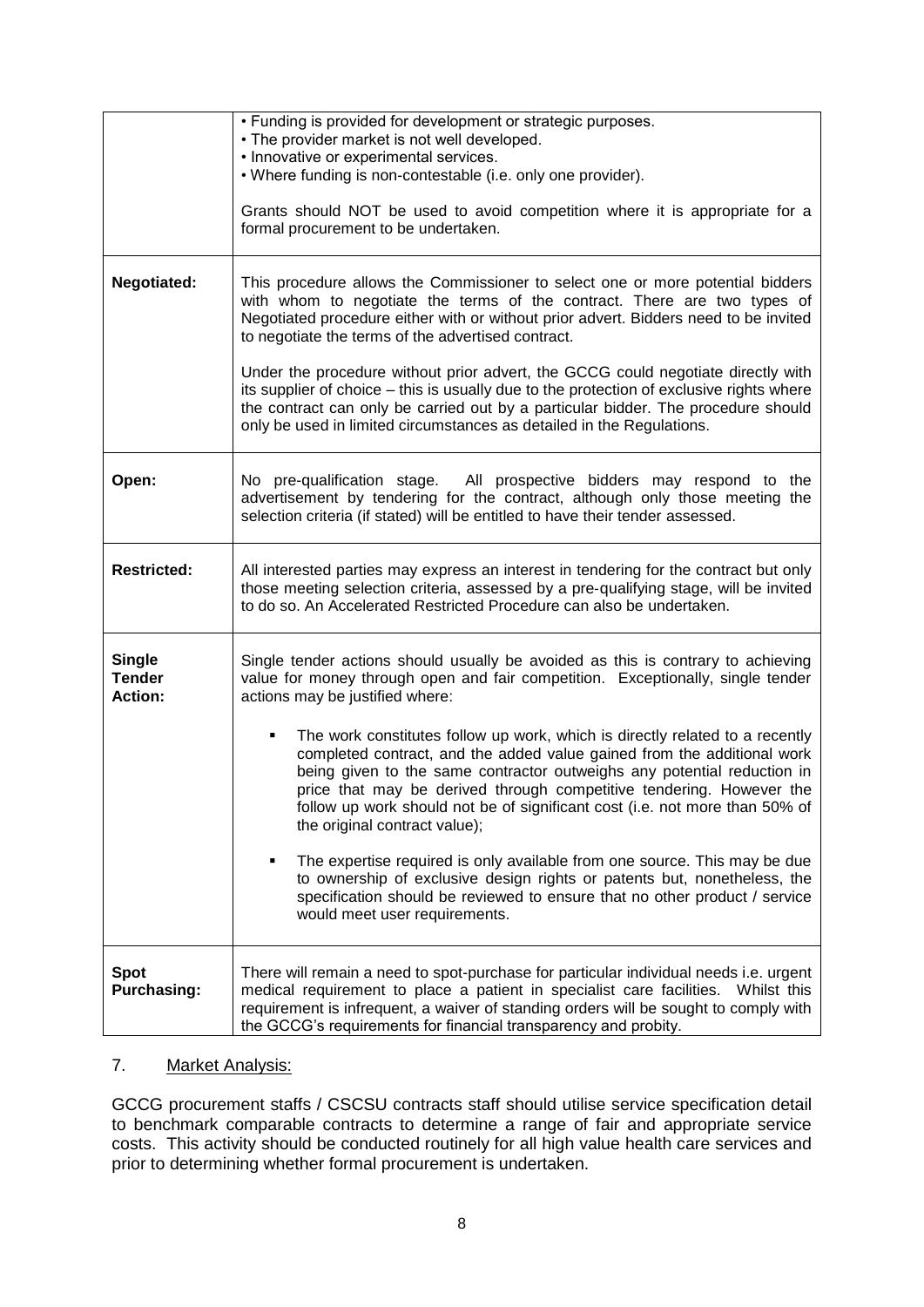Market analysis is carried out to determine if commercial sources exist and to establish whether a preferred contract option will result in fair and reasonable service costs. The GCCG should seek to determine:

- Likely (whole service) costs
- The types of organisations in the market place capable of delivering the required services
- **Whether existing or new organisations have sufficient capacity to deliver the services** solutions sought
- The most appropriate / proportionate procurement route

Market analysis should allow the GCCG to recognise local SME's and voluntary sector organisations operating in the area and help the GCCG to develop a capacity building plan for these organisations where required. This is useful when making service commissioning and procurement decisions by identifying market trends, market stability and performance profile of key prospective bidders.

Capacity building is an opportunity to identify areas of strength in supplying organisations to the GCCG and setting out opportunities for their development. To achieve this, GCCG staffs should work with potential service providers, as requested, to offer support, advice, training appertaining to the competitive tender process. This should enable SME's to compete more fairly with larger organisations.

#### 8. Provider Engagement:

Engagement with potential providers of health care services is an important element of effective commissioning. It is essential that both incumbent providers (where applicable) and prospective providers are included equally in the engagement process.

GCCG Commissioners may, and in accordance with Department of Health guidelines, use provider engagement to:

- Consider provider willingness / capability to deliver a service
- **Establish / understand current provider landscape**
- **Lessons learnt from previous procurement schemes**
- **Assessing barriers to entry**
- Development and testing of service specifications
- Determine most appropriate procurement routes
- Establish provider approaches to cost, risk, innovation, capacity, service locations and staffing requirements.

Resulting specifications will focus on service outcomes and not specific bidder technologies to ensure that any procurement process is without prejudice.

The GCCG may engender pre-procurement engagement through the following means:

- Placement of a Supply2Health, Contracts Finder (and specific journal advertisements where applicable)
- **Prior Information Notice (Official Journal of the European Union)**
- Public / Private Reference Groups
- Website notifications

#### 9. Procurement of Goods and Generic Services: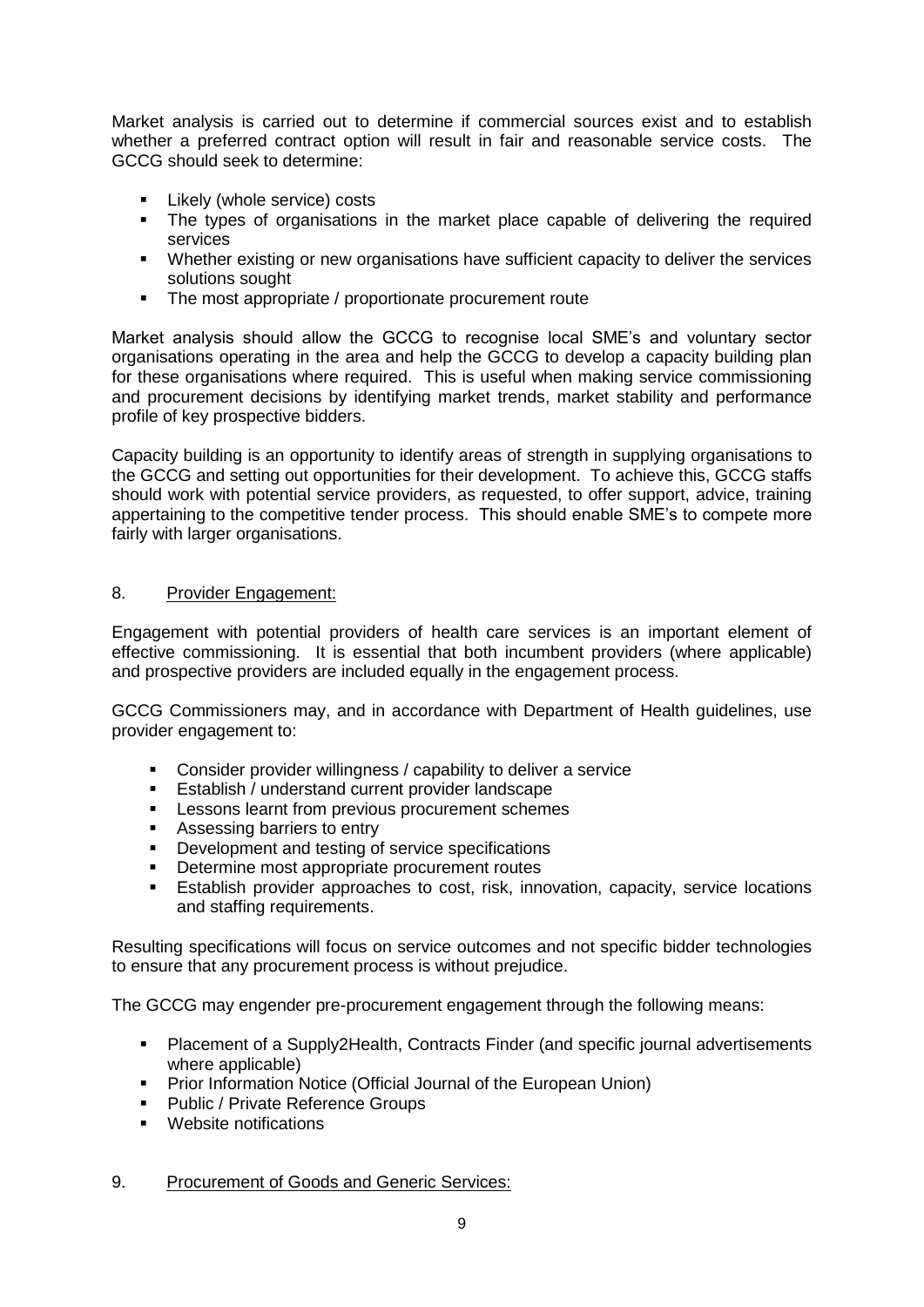Procurement for the supply of all goods and non-clinical services is the responsibility of the Central Southern Commissioning Support Unit (CSCSU). The GCCG Commissioning Implementation Directorate shall be responsible for monitoring the quality of the service provided by the CSCSU.

The service level agreement between GCCG and CSCSU will contain key performance indicators to assist with the monitoring of the services provided.

#### 10. e-Tendering:

A semi-automated / electronic approach to competitive tendering is presently used by GCCG procurement staffs when conducting competitive tendering processes. In-line with European Union guidance (December 2011), the GCCG is required to conduct all procurement processes electronically no later than 2017. The GCCG will investigate the availability of suitable electronic e-tendering systems and ensure that a compliant system is in place no later than the aforementioned date.

#### 11. Collaborative Procurement:

GCCG Procurement staffs will design procurement work plans in accordance with year-onyear GCCG Board commissioning intentions and any ad hoc in-year requirements as may arise from time-to-time. While it is envisaged that most procurement will be conducted inhouse, GCCG procurement staffs will actively engage with Central Southern Commissioning Support Unit (CSCSU) staff, other Clinical Commissioning Group procurement staffs or nationally designated procurement teams to deliver complex / cross-boundary procurements where required.

The CSCSU will provide transactional, mobile phone and generic services procurement to GCCG in-line with their service level agreement.

#### 12. Contract Duration:

Whilst the 3-year NHS Standard Contract will be applied for the majority of health care services procurements, the GCCG will take account of the following factors before finally determining contract duration (and prior to procurement advertisement):

- **•** Overall contract value
- Complexity of the procurement process (i.e. nature of health care service to be commissioned and its interaction with other services and service providers)
- **Number of potential providers in the market place.**

Contract durations in excess of 3-years may be advertised, procured and awarded subject to GCCG Board approval.

#### 13. Contract Management:

CSCSU Contract staff will work with GCCG procurement staff from project inception (or a pre-determined key stage) to ensure that robust contracts are developed, implemented and monitored on an on-going basis.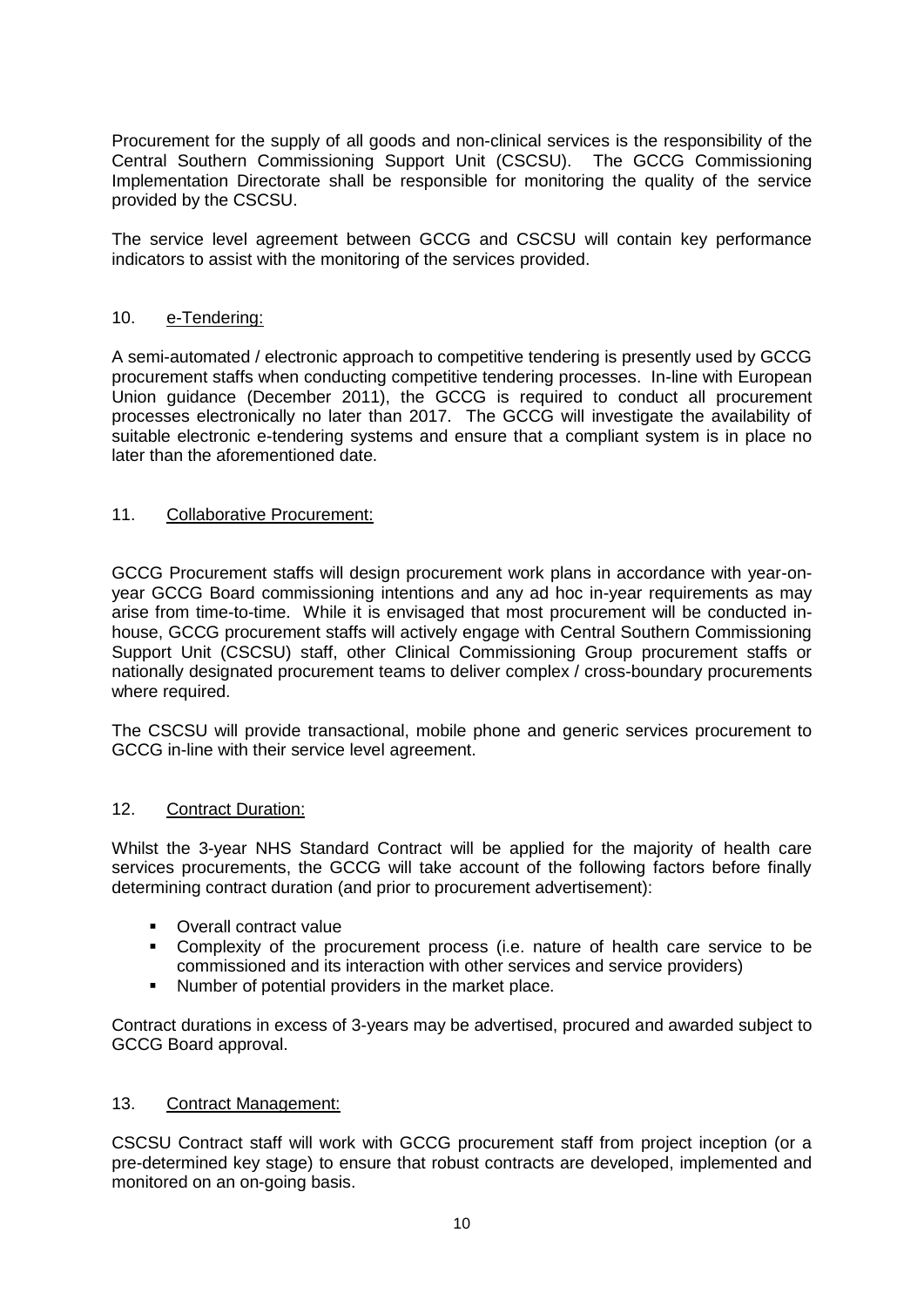The GCCG's Commissioning Implementation Manager will participate in high value / complex procurement projects to ensure that smooth transition from procurement contract award to service delivery commencement is managed in a proactive and timely manner ensuring key deadlines are achieved.

#### 14. Procurement Participation Guides:

To develop the framework provided by this strategy document, we will produce comprehensive written procurement guides for use by our staff engaged in procurement related activity.

The guide will provide clear but comprehensive guidance for all GCCG staff when undertaking or participating in procurement activity. Initially two separate guides will be developed for Competitive Tendering and Any Qualified Provider processes.

#### 15. Social Value Legislation:

Under recently enacted Social Value legislation, Public Sector organisations are required to consider how the service they commission and procure might improve the economic, social and environmental well-being of the area that they serve.

Social Value is a broad term and can be interpreted in a number of ways but could mean; a local person for a local job, an NHS Trust commissioning local patient groups (at cost) to run consultation events or a public body contracting with a private firm who employs local / longterm unemployed to service its contract requirements.

The GCCG will consider the Social Value implications of all prospective procurement processes and incorporate its responsibilities under the Act in key procurement documentation. The GCCG will take into account economic, social and environmental value, not just price, when commissioning health care services. This will involve requesting relevant policies or statement at the pre-qualification stage of the procurement process and seeking more specific information at ITT stage where it can be measured and linked to the performance of the contact.

#### 16. Conflicts of Interest:

NHS England document (Oct 2012) entitled Code of Conduct, outlines guidance for managing conflicts of interest where GP practices are potential providers of CCGcommissioned services.

The GCCG will fully adopt this guidance to ensure that potential conflicts of interest are managed appropriately and that the GCCG and GP practices are protected from any perceptions of wrong-doing.

#### 17. Quality and Equality Impact Assessments:

The GCCG will conduct Quality and Equality Impact Assessments prior to formal procurement process commencement. QIA's and EIA's will examine all proposed changes, assessing their impact on services, groups, individuals and communities. QIA and EIA outcomes will be made available on request.